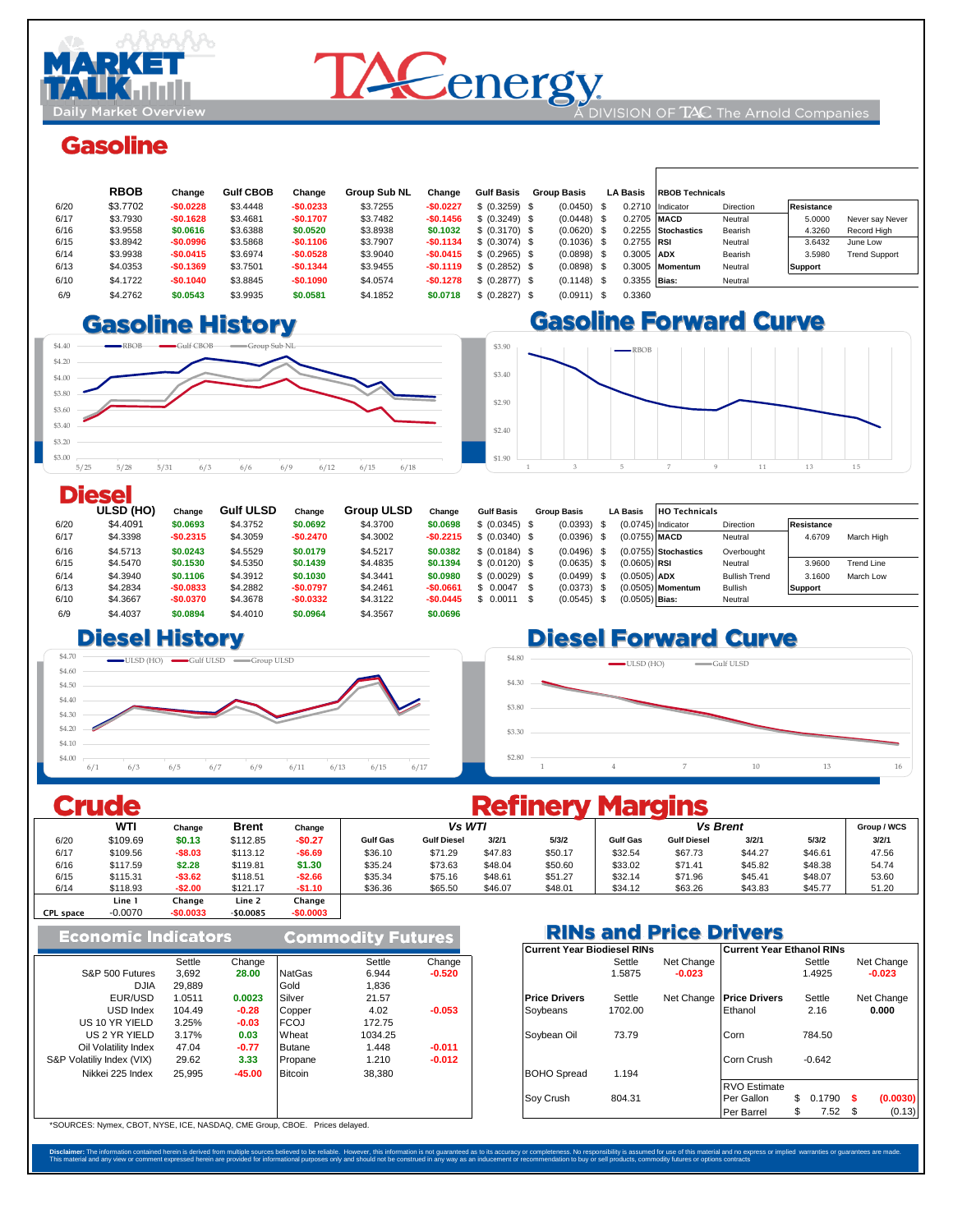## Commitment of Traders Report - Money Manager Recap

|             |           | HO        |            |                        | WТI       | WTI       |                 |                               | RBOB     | <b>RBOB</b> |                   |                               | <b>Brent</b> | <b>Brent</b> |                   |                        | LS Gasoil | LS Gasoil |                  |                     |
|-------------|-----------|-----------|------------|------------------------|-----------|-----------|-----------------|-------------------------------|----------|-------------|-------------------|-------------------------------|--------------|--------------|-------------------|------------------------|-----------|-----------|------------------|---------------------|
|             | Managed   | Managed   |            | <b>ULSD</b>            | Managed   | Managed   |                 | <b>WTI</b>                    | Managed  | Managed     |                   | <b>RBOB</b>                   | Managed      | Managed      |                   | <b>Brent</b>           | Managed   | Managed   | <b>LS Gasoil</b> | LS Gasoil           |
| Date of     | Long      | Short     | HO Open    | Managed                | Long      | Short     | <b>WTI Open</b> | Managed                       | Long     | Short       | RBOB Open Managed |                               | Long         | Short        | <b>Brent Open</b> | Managed                | Long      | Short     | Open             | Managed             |
| compilation | Positions | Positions | Interest   | Net Position Positions |           | Positions | Interest        | <b>Net Position Positions</b> |          | Positions   | Interest          | <b>Net Position Positions</b> |              | Positions    | Interest          | Net Position Positions |           | Positions | Interest         | <b>Net Position</b> |
| 6/14/2022   | 36,319    | 17,416    | 273,929    | 18,903                 | 290,072   | 24,088    | 2,528,199       | 265,984                       | 62,872   | 3,600       | 311,601           | 59,272                        | 285,167      | 45,831       | 2,646,711         | 239,336                | 81,952    | 2,848     | 522,398          | 79,104              |
| 6/7/2022    | 35,521    | 17,005    | 266,785    | 18,516                 | 302,985   | 18,106    | 2,608,676       | 284,879                       | 61,624   | 2,913       | 311,338           | 58,711                        | 278,277      | 49,484       | 2,622,854         | 228,793                | 81,340    | 5,518     | 526,742          | 75,822              |
| 1 Week      | 798       | 411       | 7,144      | 387                    | (12, 913) | 5,982     | (80, 477)       | (18, 895)                     | 1,248    | 687         | 263               | 561                           | 6,890        | (3, 653)     | 23,857            | 10,543                 | 612       | (2,670)   | (4, 344)         | 3,282               |
| % Change    | 2.2%      | 2.4%      | 2.7%       | 2.1%                   | $-4.3%$   | 33.0%     | $-3.1%$         | $-6.6%$                       | 2.0%     | 23.6%       | 0.1%              | 1.0%                          | 2.5%         | $-7.4%$      | 0.9%              | 4.6%                   | 0.8%      | $-48.4%$  | $-0.8%$          | 4.3%                |
|             |           |           |            |                        |           |           |                 |                               |          |             |                   |                               |              |              |                   |                        |           |           |                  |                     |
| 1 Year      | (17, 175) | (9,609)   | (174, 597) | (7, 566)               | 153,878)  | 4,647     | (280, 273)      | (158, 525)                    | (7, 873) | (16, 368)   | (82, 802)         | 8,495                         | (214, 362)   | (27, 935)    | (588, 491)        | (186, 427)             | (45, 743) | (7, 334)  | (405, 814)       | (38, 409)           |
| % Change    | $-32%$    | $-36%$    | $-39%$     | $-29%$                 | $-35%$    | 24%       | $-10%$          | $-379$                        | $-11%$   | $-82%$      | $-21%$            |                               | $-43%$       | $-38%$       | $-18%$            |                        | $-36%$    | $-72%$    | $-44%$           | $-339$              |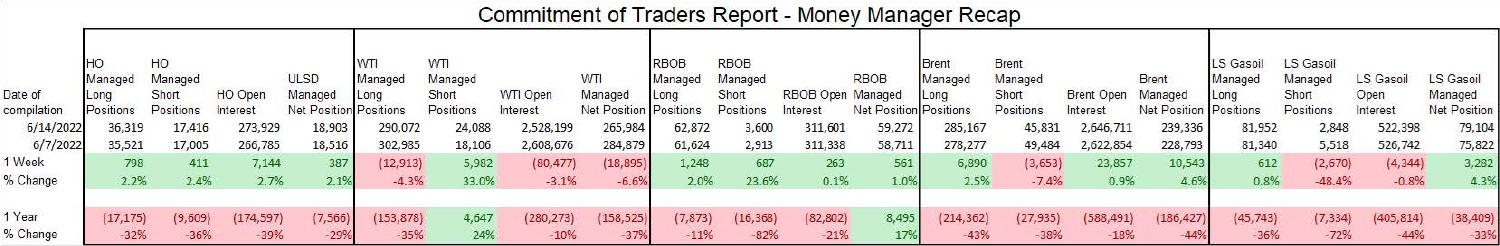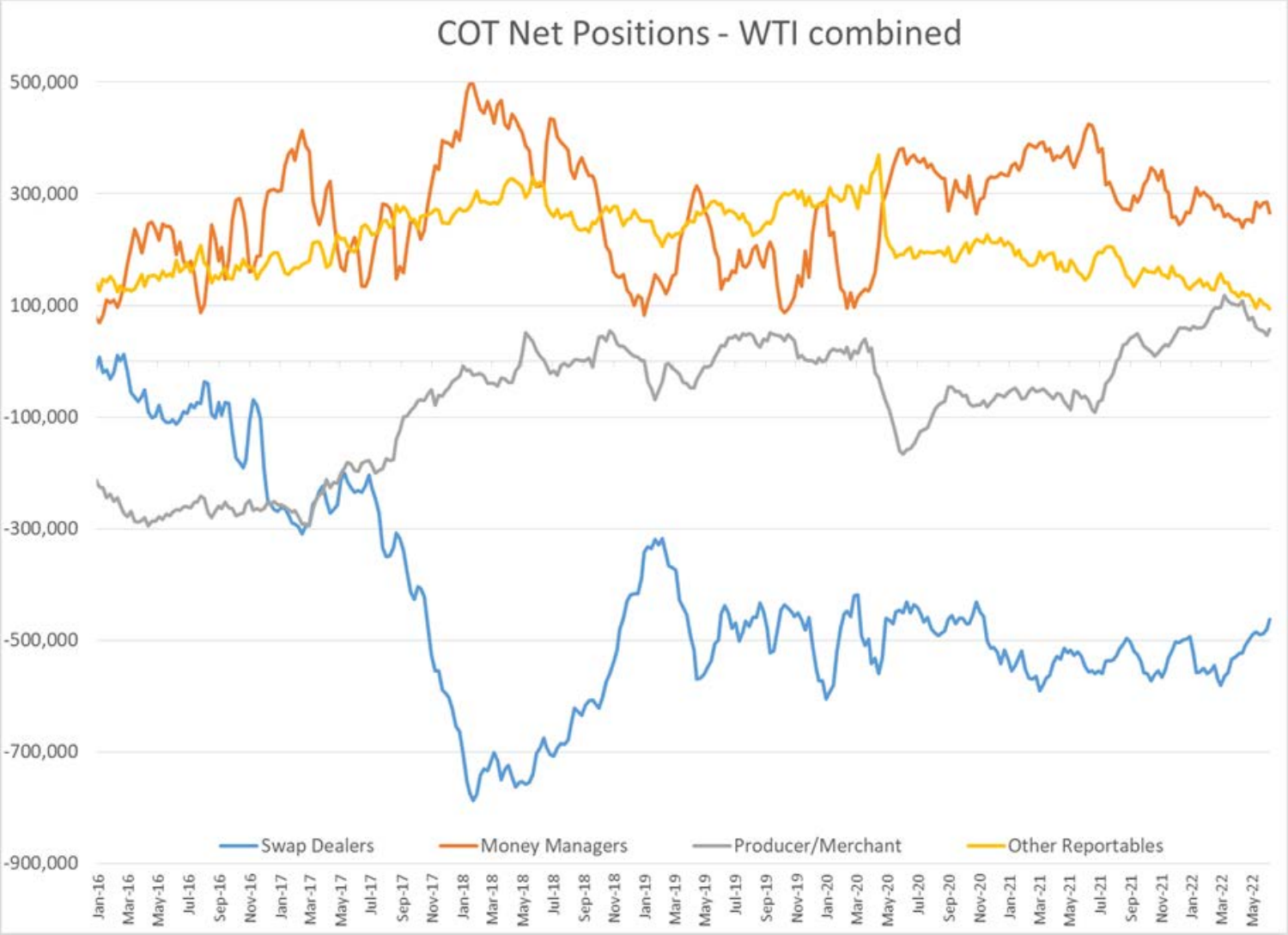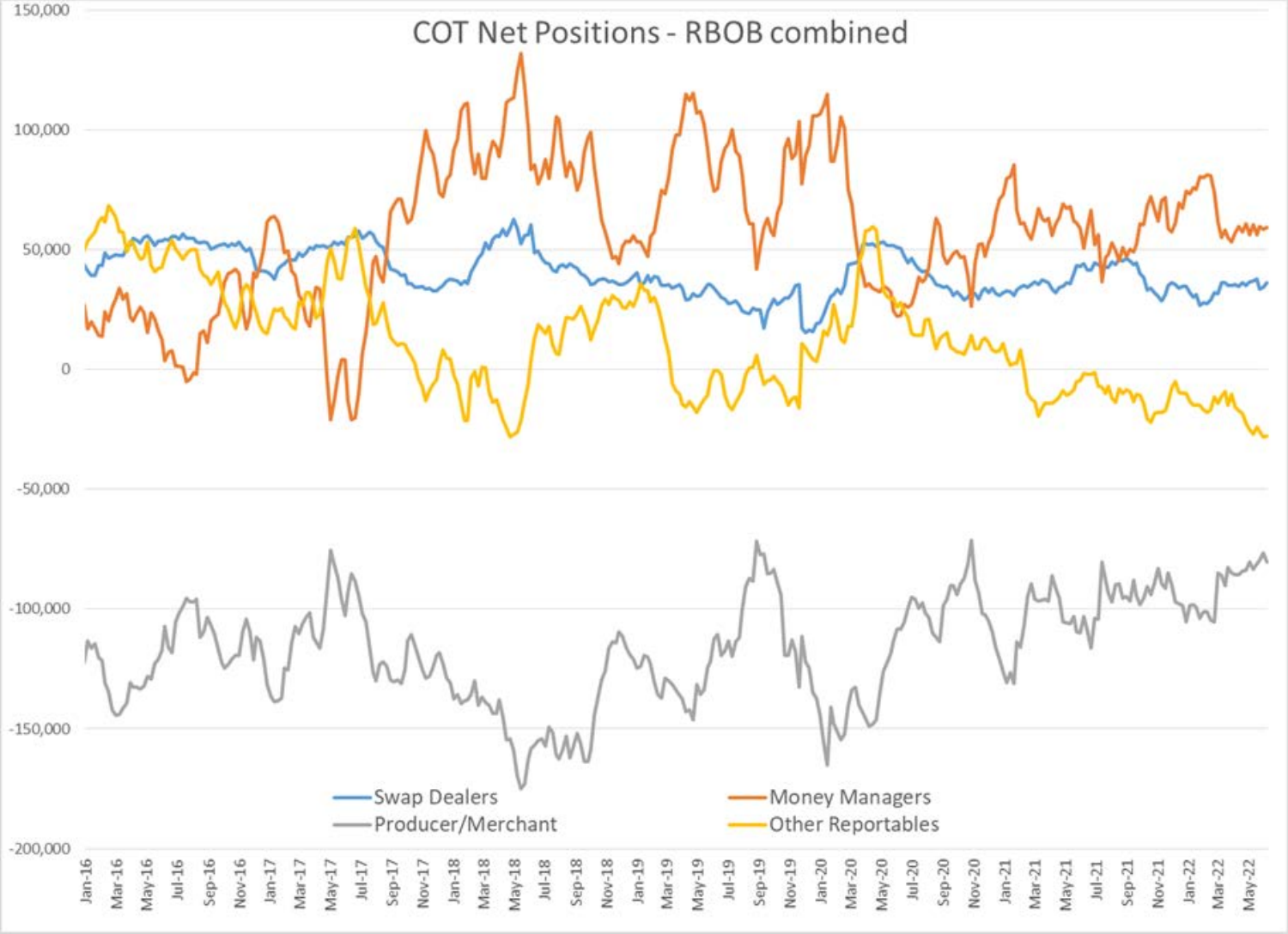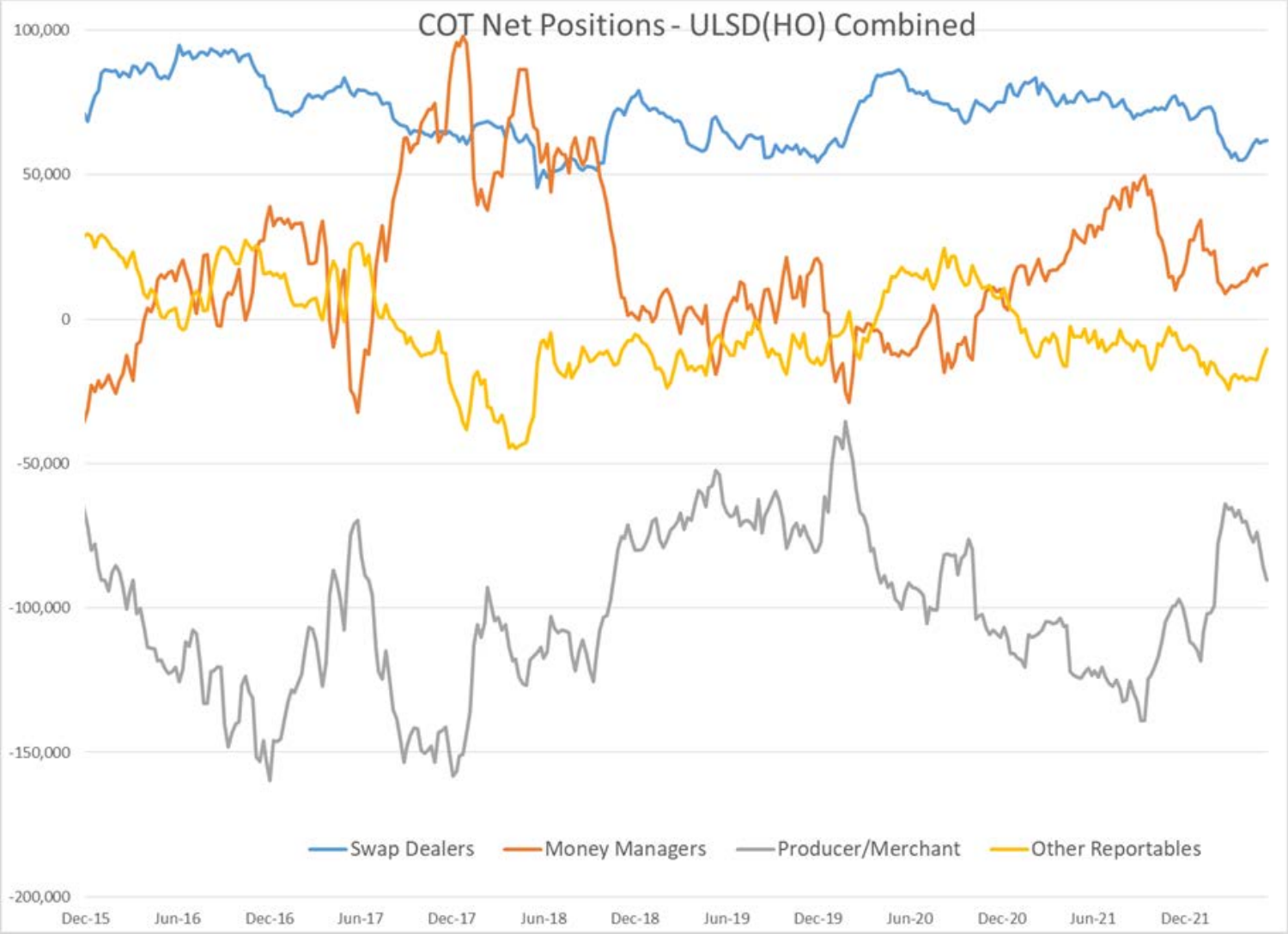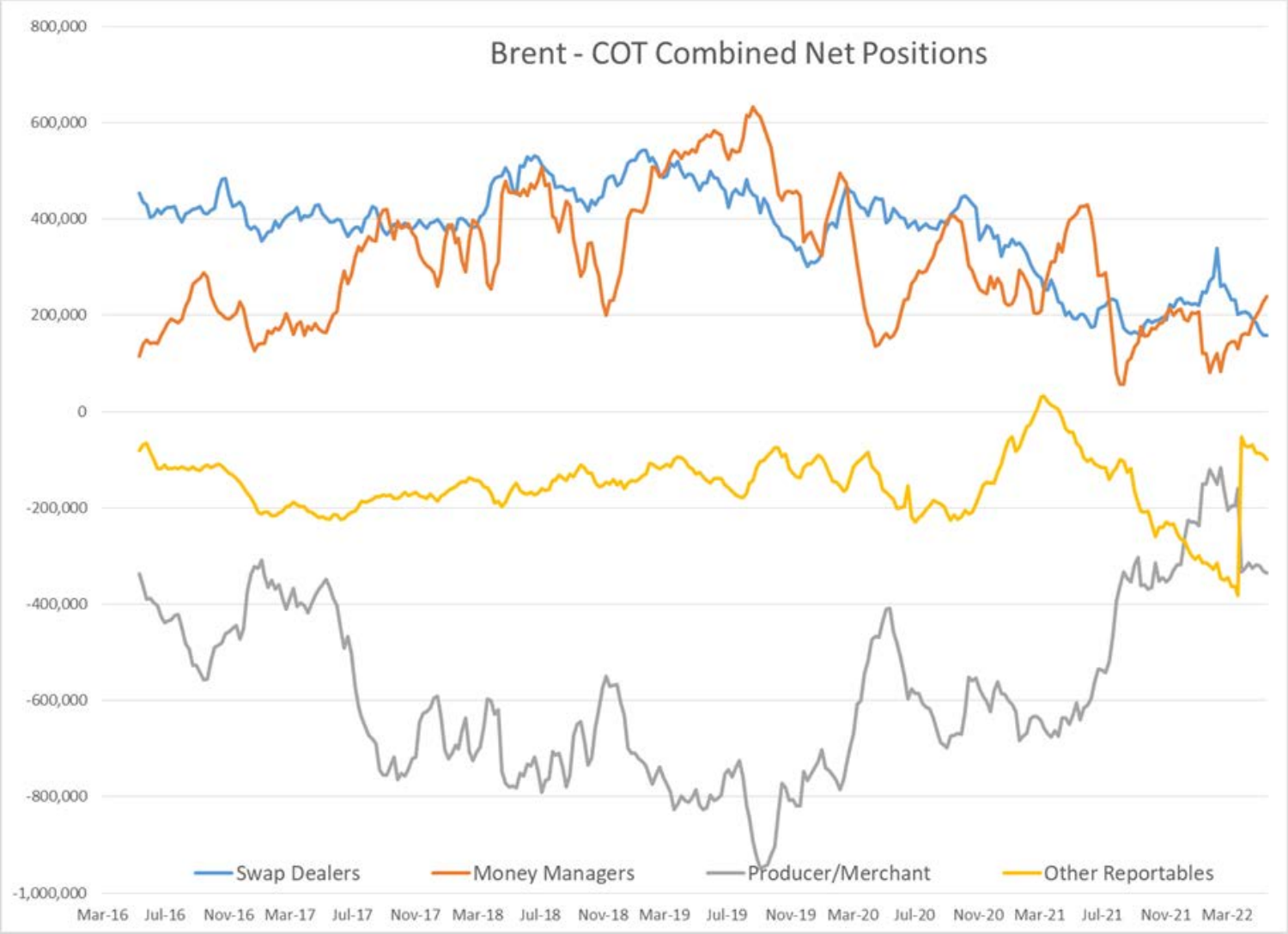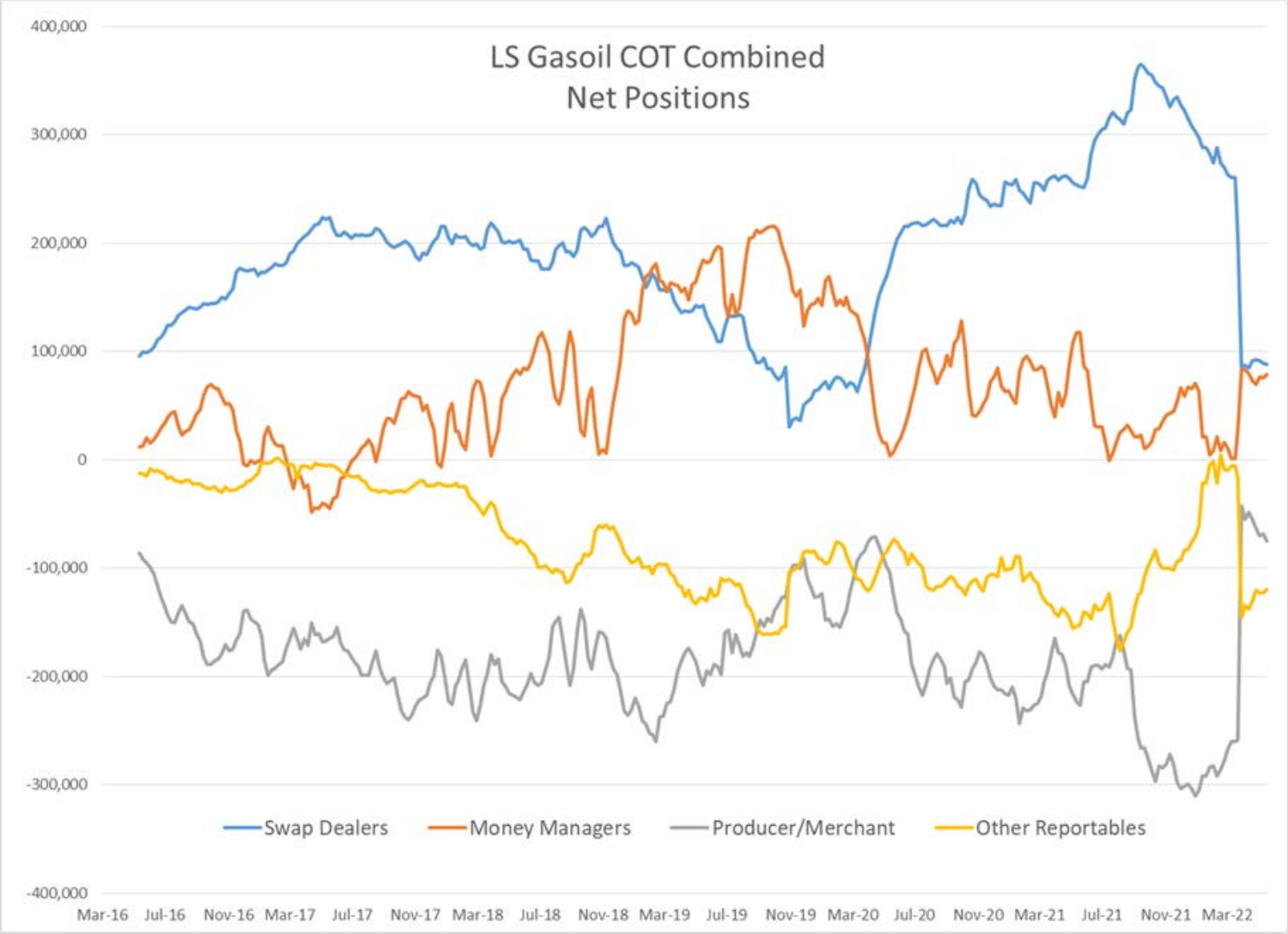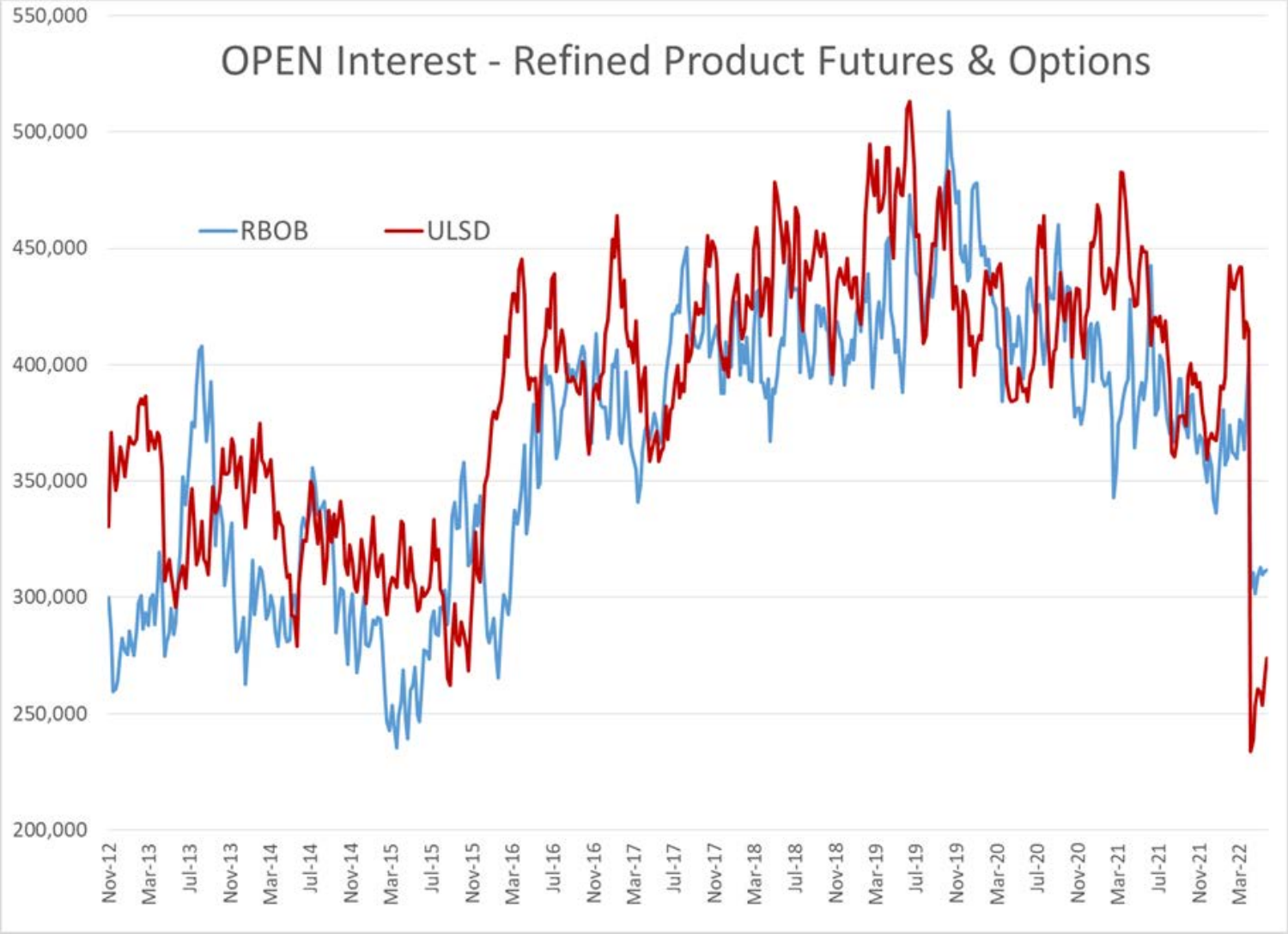